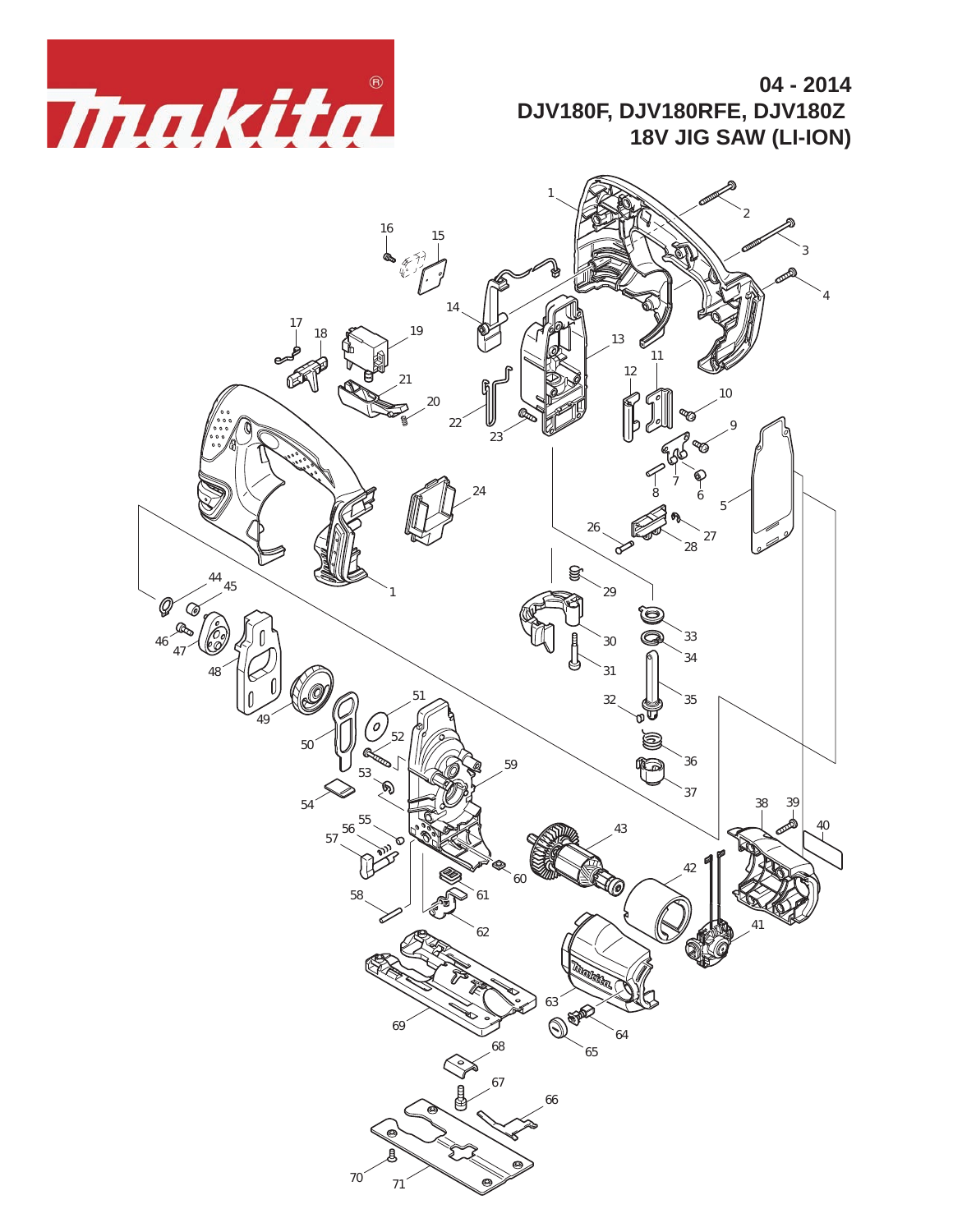| Item No | <b>Type</b> | Ref  | Part No  | <b>Description</b>                 | Qty            | Unit       |
|---------|-------------|------|----------|------------------------------------|----------------|------------|
| 001     |             |      | 187725-4 | <b>HANDLE SET</b>                  | 1              | <b>SET</b> |
| 002     |             |      | 266048-4 | TAPPING SCREW 4X40                 | 1              | PC.        |
| 003     |             |      | 266091-3 | <b>TAPPING SCREW 4X50</b>          | $\mathbf{1}$   | PC.        |
| 004     |             |      | 265995-6 | <b>TAPPING SCREW 4X18</b>          | 5              | PC.        |
| 005     |             |      | 442138-9 | <b>PACKING</b>                     | 1              | PC.        |
| 006     |             |      | 214031-5 | <b>PLANE BEARING 4</b>             | 1              | PC.        |
| 007     |             |      | 232207-2 | <b>LEAF SPRING</b>                 | 1              | PC.        |
| 008     |             |      | 256117-9 | PIN <sub>4</sub>                   | 1              | PC.        |
| 009     |             |      | 911111-5 | PAN HEAD SCREW M4X10               | 2              | PC.        |
| 010     |             |      | 911111-5 | PAN HEAD SCREW M4X10               | $\overline{2}$ | PC.        |
| 011     |             |      | 345240-6 | <b>LINEAR GUIDE</b>                | 1              | PC.        |
| 012     |             |      | 345240-6 | <b>LINEAR GUIDE</b>                | 1              | PC.        |
| 013     |             |      | 153338-3 | <b>GEAR HOUSING COVER COMPLETE</b> | 1              | PC.        |
|         |             | INC. | 253313-0 | THIN WASHER 14                     | 1              | PC.        |
|         |             | INC. | 257250-0 | <b>RING 20</b>                     | 1              | PC.        |
|         |             | INC. | 421815-6 | <b>DUST SEAL 8</b>                 | 1              | PC.        |
| 014     |             |      | 631744-7 | <b>LIGHT CIRCUIT</b>               | 1              | PC.        |
| 015     |             |      | 689070-8 | <b>HEAT SINK</b>                   | 1              | PC.        |
| 016     |             |      | 911006-2 | PAN HEAD SCREW M3X8                | 1              | PC.        |
| 017     |             |      | 232152-1 | <b>LEAF SPRING</b>                 | 1              | PC.        |
| 018     |             |      | 419613-0 | <b>LOCK OFF BUTTON</b>             | 1              | PC.        |
| 019     |             |      | 650650-7 | SWITCH C3LA-2A-PLSRS               | 1              | PC.        |
| 020     |             |      | 233118-4 | <b>COMPRESSION SPRING 4</b>        | 1              | PC.        |
| 021     |             |      | 419754-2 | <b>SWITCH LEVER</b>                | 1              | PC.        |
| 022     |             |      | 324233-6 | <b>SAFETY WIRE</b>                 | 1              | PC.        |
| 023     |             |      | 266034-5 | <b>TAPPING SCREW CT 4X16</b>       | 4              | PC.        |
| 024     |             |      | 644808-8 | <b>TERMINAL</b>                    | 1              | PC.        |
| 026     |             |      | 268090-1 | PIN <sub>4</sub>                   | 1              | PC.        |
| 027     |             |      | 961017-7 | STOP RING E-3                      | 1              | PC.        |
| 028     |             |      | 310134-4 | <b>SLIDER</b>                      | 1              | PC.        |
| 029     |             |      | 231659-4 | <b>TORSION SPRING 6</b>            | 1              | PC.        |
| 030     |             |      | 419820-5 | <b>TOOL OPENER</b>                 | 1              | PC.        |
| 031     |             |      | 265026-1 | + PAN HEAD SCREW M4                | 1              | PC.        |
| 032     |             |      | 310135-2 | <b>PUSH PIN</b>                    | 1              | PC.        |
| 033     |             |      | 421817-2 | <b>DUST COVER</b>                  | 1              | PC.        |
| 034     |             |      | 962068-3 | <b>RETAINING RING R-18</b>         | 1              | PC.        |
| 035     |             |      | 165326-8 | <b>ROD</b>                         | 1              | PC.        |
| 036     |             |      | 231660-9 | <b>TORSION SPRING 15</b>           | 1              | PC.        |
| 037     |             |      | 310136-0 | <b>BLADE HOLDER</b>                | 1              | PC.        |
| 038     |             |      | 188208-7 | <b>MOTOR HOUSING SET</b>           | 1              | <b>SET</b> |
| 039     |             |      | 265995-6 | <b>TAPPING SCREW 4X18</b>          | 4              | PC.        |
| 040     |             |      | 815K50-6 | NAME PLATE F/DJV180                | 1              | PC.        |
| 041     |             |      | 638504-8 | <b>ENDBELL COMPLETE</b>            | 1              | PC.        |
| 042     |             |      | 638373-7 | YOKE UNIT                          | 1              | PC.        |
| 043     |             |      | 619206-5 | <b>ARMATURE</b>                    | 1              | PC.        |
| 044     |             |      | 961004-6 | <b>RETAINING RING S-8</b>          | 1              | PC.        |
| 045     |             |      | 212092-9 | NEEDLE BEARING 407                 | 1              | PC.        |
| 046     |             |      | 265353-6 | HEX. SOCKET HEAD BOLT M4X12        | 2              | PC.        |
| 047     |             |      | 153336-7 | <b>CRANK COMPLETE</b>              | 1              | PC.        |
| 048     |             |      | 313108-4 | <b>BALANCE PLATE</b>               | 1              | PC.        |
| 049     |             |      | 158168-7 | <b>GEAR COMPLETE</b>               | 1              | PC.        |
| 050     |             |      | 345235-9 | <b>PUSH PLATE</b>                  | 1              | PC.        |
| 051     |             |      | 253877-4 | <b>FLAT WASHER 8</b>               | 1              | PC.        |